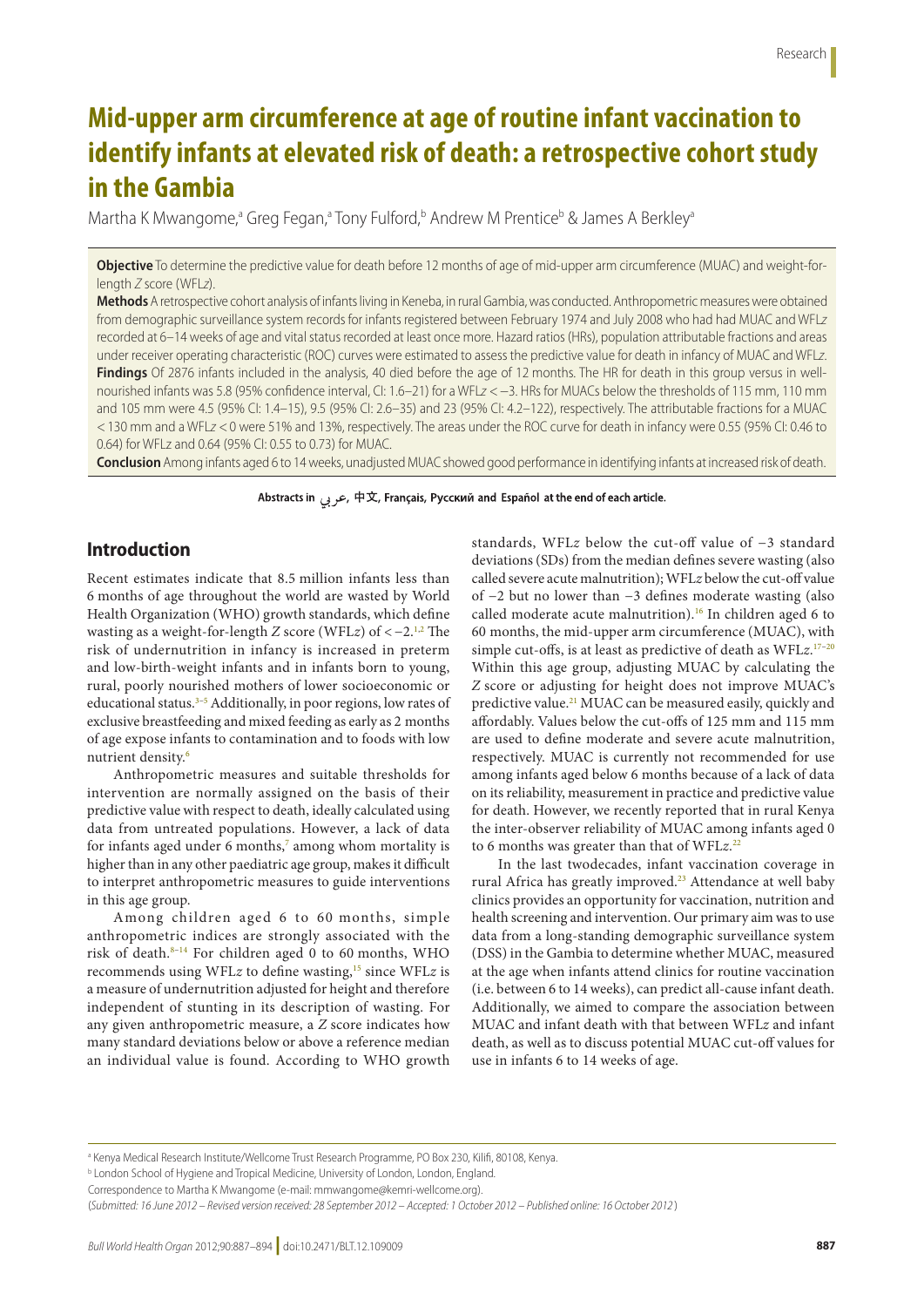# **Methods**

# **Study site**

Since 1974, the British Medical Research Council has maintained a field station in Keneba, the Gambia. The site comprises the villages of Keneba, Manduar and Katong Kunda and is collectively known as "Keneba". Keneba has been under a longitudinal Demographic and Health Survey system since 1949.<sup>[24](#page-7-8),[25](#page-7-9)</sup> The population is predominantly composed of Muslim subsistence farmers with similar socioeconomic status, cultural beliefs and practices.<sup>25</sup> Due to their proximity to each other, the three villages experience a similar climate, with a short rainy season between June and September (wet hungry season) and a longer, dry "harvest" season between October and May[.26–](#page-7-10)[31](#page-7-11)

#### **Age, anthropometric measurements and death**

Before 1975, village births and deaths were reported weekly to the DSS team in Keneba through Arabic-literate village informants, included in the DSS team to ensure the accuracy of the information obtained from the allocated households. However, since 1975 birth dates have been obtained from postnatal care clinic and hospital records, in addition to village informants.<sup>32-[34](#page-7-13)</sup>

The anthropometric data described in this study were collected by trained health workers (nurses and midwives) during monthly well baby clinics (established in Keneba in 1975), during postnatal care clinic visits (at 6 weeks and 3 months of age), or through the periodic DSS survey. Hospital deaths were ascertained using hospital records and home deaths using village informants. All data on deaths in hospital and at home were compared with DSS data for verification. Refresher training sessions on anthropometry were organized annually by the DSS team at the Keneba field station. No specific interventions were in place to treat malnutrition in infants aged below 6 months.

## **Study participants**

We included data from infants aged 6 to14 weeks who were registered in the Keneba DSS between February 1974 and July 2008 if their MUAC and WFL*z* had been recorded at 6 to14 weeks of age and their vital status had been recorded

<span id="page-1-0"></span>



DSS, demographic surveillance system.

<sup>a</sup> Values in parentheses represents the number of infants who died before 12 months of age within the sample.

at least once more ([Fig.](#page-1-0) 1). Infants who were not normally living in Keneba were excluded.

#### **Study design**

We conducted a retrospective cohort analysis of longitudinal data from infants 6 to14 weeks old who were followed until 12 months of age. The primary outcome was death within 12 months of the date of birth.

#### **Statistical analysis**

Data were analysed using STATA 12 (StataCorp. LP, College Station, United States of America). Absolute measures of MUAC and length were excluded from the analysis if they were not biologically plausible for infants aged 6 to 14 weeks (i.e.  $MUAC < 70$  mm; length  $< 400$  mm or > 750 mm). WFL*z* categories were then defined according to the WHO growth standards.[35](#page-7-14) MUAC *Z*-scores could not be calculated for infants aged less than 3 months because the WHO standards apply to infants aged 3 months or older. We therefore explored the data to determine an appropriate equivalent reference cut-off for the MUAC analysis. We used generalized binomial linear regression models to predict the risk of death in infancy, which was plotted for different MUAC and WFL*z* values. The

number of deaths "plateaus" at a MUAC of approximately 130 mm and a WFL*z* of 0 [\(Fig.](#page-2-0) 2). We therefore chose as the reference category a MUAC greater than or equal to the cut-off value of 130 mm (which also approximates the median MUAC for three-month-old infants in the WHO growth reference population), and we investigated MUAC thresholds of 115 mm, 110 mm and 105 mm. For WFL*z*, we chose WFL $z \geq 0$  as the reference category and investigated integer thresholds of −1, −2 and −3.

We used the Kruskal–Wallis test to detect median differences in MUAC and WFL*z* and the  $\chi^2$  test for trend to detect associations between the proportion of infants who died and different anthropometric categories. We used Cox proportional hazards regression to compare hazards of mortality between anthropometric categories. Hazard ratios (HRs) for dying by 12 months of age were estimated for MUAC and WFL*z* in two ways. First, HRs were estimated by comparing individual MUAC and WFL*z* measures with the reference categories (i.e. ≥ 0 for WFL*z* and  $\geq$  130 mm for MUAC). Then, to examine the performance of potential cut-off values, we estimated HRs by defining exposure as MUAC or WFL*z* below each of the thresholds that we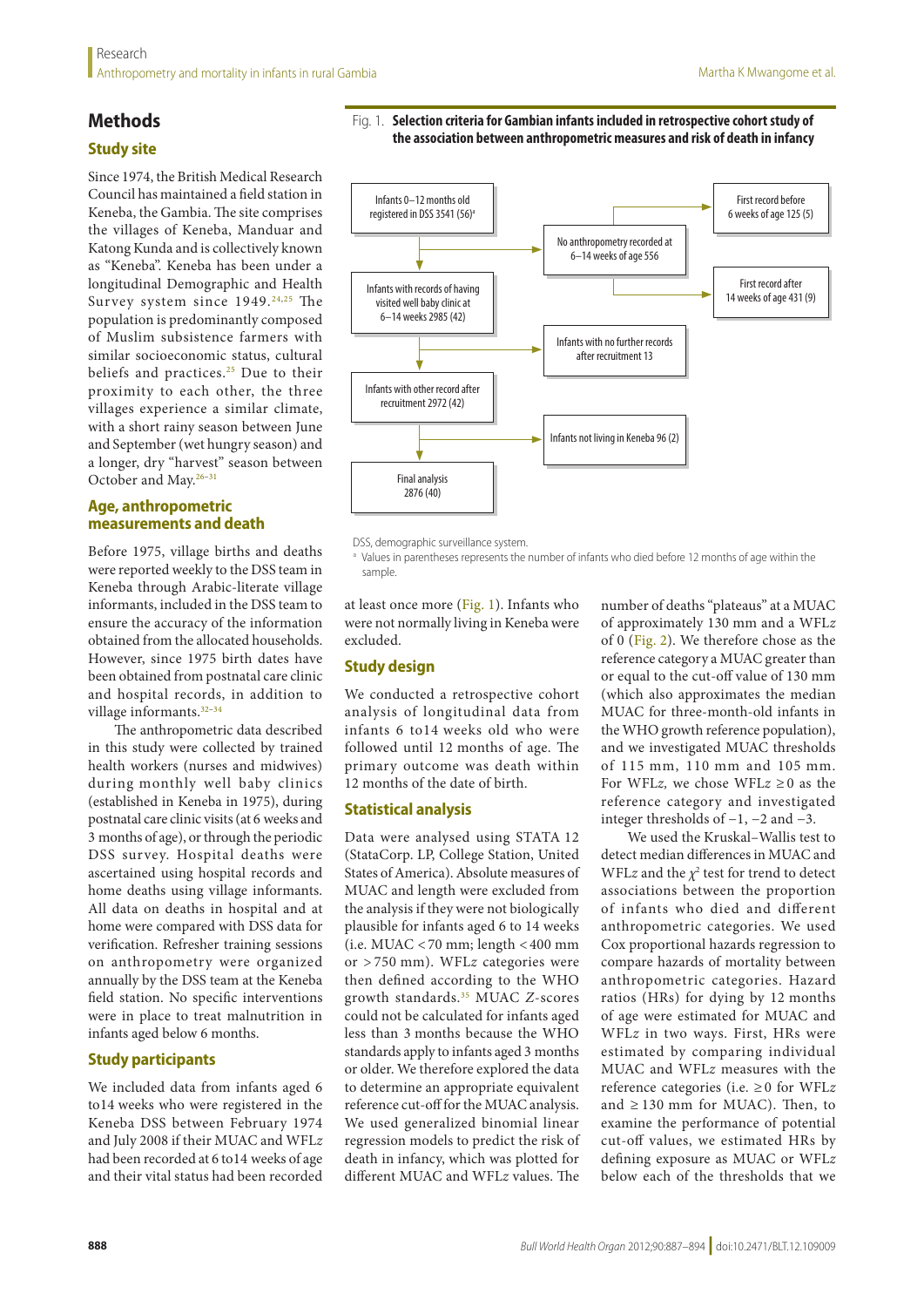#### <span id="page-2-0"></span>Fig. 2. **Predicted risk of death in infancy associated with specific cut-offs for mid-upper arm circumference (MUAC) and weight-for-length** *Zscore* **(WFL***z***) in Gambian infants**



Note: Vertical lines represent WFL*z*=0 and MUAC=130 mm.

<span id="page-2-1"></span>Table 1. **Distribution of deaths and estimated hazard ratio (HR) for grouped MUAC and WFL***z* **categories with follow-up to 12months of age**

| <b>Measure</b>        | No. (%)   | <b>Died</b>    |          | HR for death (95% CI) |
|-----------------------|-----------|----------------|----------|-----------------------|
|                       |           | No.            | %        |                       |
| MUAC (mm) $(n=2874)$  |           |                |          |                       |
| $\geq 130^{\circ}$    | 635(22)   | $\overline{4}$ | 0.6      |                       |
| $<$ 130 but $\ge$ 115 | 1471 (51) | 18             | 1.2      | $2.3(0.7-6.8)$        |
| $<$ 115 but $\ge$ 110 | 376 (13)  | 5              | 1.3      | $2.8(0.7-11.9)$       |
| $< 110$ but $\ge 105$ | 191(7)    | 5              | 2.6      | $6.7(1.5-30)$         |
| < 105                 | 201(7)    | 8              | 4.0      | $23(4.2 - 122)$       |
| < 110                 |           |                |          | $9.5(2.6-35)$         |
| < 115                 |           |                |          | $4.5(1.4-15)$         |
| $WFLz (n = 2867)$     |           |                |          |                       |
| $\geq 0^a$            | 1590 (55) | 17             | 1.1      |                       |
| $< 0$ but $\ge -1$    | 790 (28)  | 15             | 1.9      | $1.8(0.9 - 3.6)$      |
| $<-1$ but $\geq -2$   | 341 (12)  | 5              | 1.5      | $1.4(0.5-3.8)$        |
| $<-2$ but $>-3$       | 86(3)     | $\Omega$       | $\Omega$ |                       |
| $<$ 3                 | 60(2)     | 3              | 5.0      | $5.8(1.6-21)$         |
| $<-2$                 |           |                |          | $1.9(0.6 - 6.8)$      |
| $<-1$                 |           |                |          | $1.5(0.6 - 3.5)$      |

CI, confidence interval; MUAC mid-upper arm circumference; WFL*z,* weight-for-length *Z score*.

<sup>a</sup> Reference group.

investigated. The HRs were adjusted for exact age in days at visit, sex, decade and season of birth and are presented with their 95% confidence intervals (CIs). According to one study, children born during June to October in the Gambia are at elevated risk of death,<sup>36</sup> although more recent evidence suggests that this effect is waning.<sup>[25](#page-7-9)</sup> We also controlled

for decade of birth because, since the data span four decades, we wanted to account for changes in the health system or other temporal effects. We estimated the sensitivities and specificities of MUAC and WFL*z* and used receiver operating characteristic (ROC) curves to assess their discriminatory ability to predict death by 12 months of age. To

assess the contribution of MUAC and WFL*z* to infant mortality, we calculated the sample attributable risk following the method of Garenne et al.,<sup>37</sup> which considers nutritional status and relative hazards as continuous variables.

#### **Ethical considerations**

Ethical approval was granted by the Gambian government/Medical Research Council Laboratories Joint Ethics Committee (L2008.82vs01, 11 November 2008) and the London School of Hygiene and Tropical Medicine Ethics committee (21 July 2009).

## **Results**

## **Baseline characteristics**

A total of 3541 infants aged between 0 to 12 months were registered in the Keneba DSS between February 1974 and July 2008. Of these infants, 56 died before they reached 12 months of age. MUAC measurements taken at the age of interest (6–14 weeks) were missing for 556 (16%) infants, 125 of whom had their initial records generated before the age of 6 weeks and 431 after the age of 14 weeks. Ninety six (3%) infants were non-residents of Keneba; 13 (0.4%) infants could not be traced after recruitment [\(Fig.](#page-1-0) 1). A total of 2876 infants were included in the analysis (equivalent to 839 747 child–days of observation); their median age at enrolment was 61 days (interquartile range, IQR: 53–76 days). Of these infants, 2033 (71%) were recruited during the long dry season.

At recruitment, the median WFL*z* was 0.15 (IQR: −0.65 to 0.93) and the median MUAC was 121 mm (IQR: 114– 128). Wasting (WFL*z* <−2) was present in 144 (5%) infants ([Table](#page-2-1) 1). MUAC and WFL*z* both showed distributions that varied significantly by season of birth (*P* < 0.01) but not by decade of birth.

Forty infants died and 147 infants were censored between recruitment and 12 months of age ([Fig.](#page-1-0) 1). The median values for age, MUAC, weight and length did not differ significantly between the censored and uncensored infants  $(P > 0.05)$ . Of the 125 infants whose first record was generated before 6 weeks of age, 5 died before reaching the age of 12 months ([Fig.](#page-1-0) 1). The proportion of infants who died increased as MUAC and WFLz decreased  $(\chi^2)$  test for trend *P* < 0.001) ([Table](#page-2-1) 1).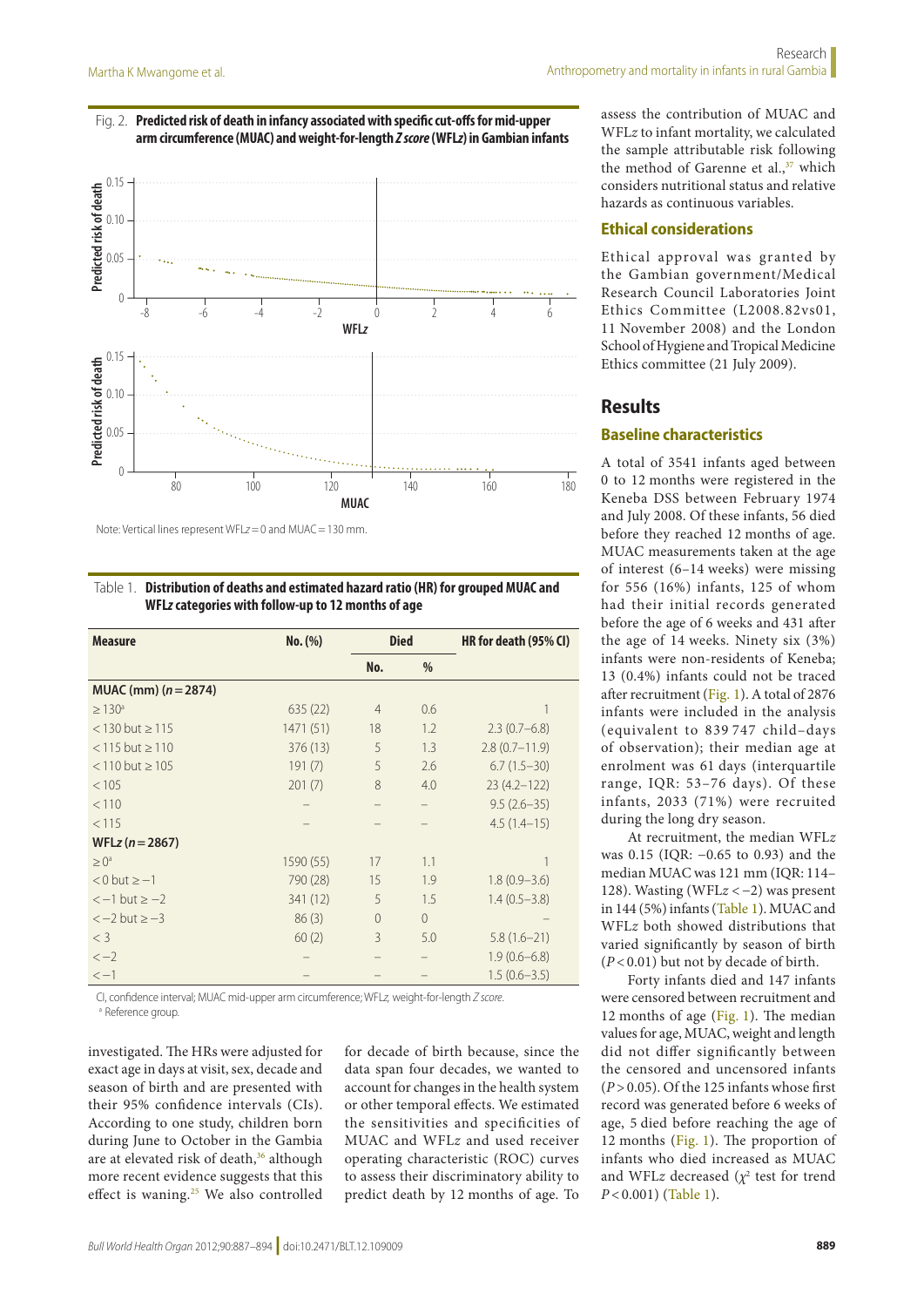## **Predictive value**

WFL*z* identified very few of the 40 infants who subsequently died. Only 3 of these 40 infants had a baseline WFL*z* <−2. WFL*z* was only significantly associated with death at values < −3, whereas MUAC categories of < 115 mm, <110 mm and <105 mm were associated with HR estimates of 4.5 (95% CI: 1.4– 15), 9.5 (95% CI: 2.6–35) and 23 (95% CI: 4.2–122), respectively ([Table](#page-2-1) 1).

Severe wasting (WFL*z* < −3) predicted death before 12 months of age with a sensitivity of 7.5% (95% CI: 2.5–20) and a specificity of 98% (95% CI: 97–99), whereas MUAC < 105 mm predicted death with a sensitivity of 20% (95% CI: 11–35) and specificity of 93% (95% CI: 92–94) [\(Fig.](#page-3-0) 3). The area under the ROC curve for predicting death was 0.55 (95% CI: 0.46–0.64) for WFL*z* and 0.64 (95% CI: 0.55–0.73) for MUAC ([Fig.](#page-3-0) 3). Although the point estimate for MUAC was higher, this difference was not statistically significant at the conventional level (*P*=0.07).

The cumulative attributable risk associated with values of WFL*z* < 0 within the study population was 13.0%, while that associated with a MUAC ≤ 130 mm was 51.7% ([Fig.](#page-3-1) 4).

#### **Discussion**

We have shown that a single MUAC measurement in infants around the age of vaccination (6–14 weeks) has predictive value with respect to infant death. Contrarily, WFL*z* had poor predictive value with respect to infant death: the CIs of the area under the ROC curve included 0.5, which suggests that the WFL*z* values observed were not significantly different from those that would be obtained by randomly allocating children to different risk of death categories. The observed HR for MUAC < 110 mm was broadly comparable to reported pooled odds ratios for all-cause deaths associated with severe wasting among children aged less than 5 years.[38](#page-7-17) WFL*z* identified very few of the infants who died and thus had low sensitivity for predicting infant death.

Little has been published on the use and interpretation of anthropometric measurements in infants aged less than 6 months. A recent study using data from Ghana, India and Peru reported

<span id="page-3-0"></span>



<span id="page-3-1"></span>



AR, attributable risk.

that moderate wasting (WFL*z* < −2 but  $≥$  –3) observed during the first immunization visit (i.e. between weeks 6 and 10 after birth) poorly predicted death before 6 months of age.<sup>[39](#page-7-18)</sup> Our findings are concordant with those of this study, which also show that, in the age group of infants aged 6 to 14 weeks, a WFL*z* < −3 identified a very small proportion of the infants at risk of dying. Similar findings have been reported among infants aged 0 to 12 months in the Congo.<sup>[40](#page-7-19)</sup> Although the age range in this study was broader than ours, the finding suggests that the WFL*z* cut-offs in current use may be of little value in discriminating younger infants at higher risk of death. Several factors may explain the poor discriminatory and predictive value of WFL*z*. First, it is possible that WFL*z* is inaccurately

or unreliably measured in infants aged less than 6 months.<sup>[22](#page-7-6),[41](#page-7-20)</sup> Second, WFLz is a very indirect measure of muscle and fat mass, unlike MUAC. These body compartments, and in particular muscle mass, seem important for health and survival.<sup>[42](#page-7-21)[,43](#page-7-22)</sup>

Currently, MUAC is not being measured in infants aged less than 6 months because of lack of evidence to direct its interpretation. In children aged 6 to 60 months, MUAC shows a known bias towards identifying younger and smaller infants as malnourished<sup>44</sup> and the rapid growth experienced by younger infants may make it difficult to establish an appropriate single MUAC cut-off value. In this study we minimized the effects of this age-selection bias by adjusting the hazard model for the infant's exact age in days and by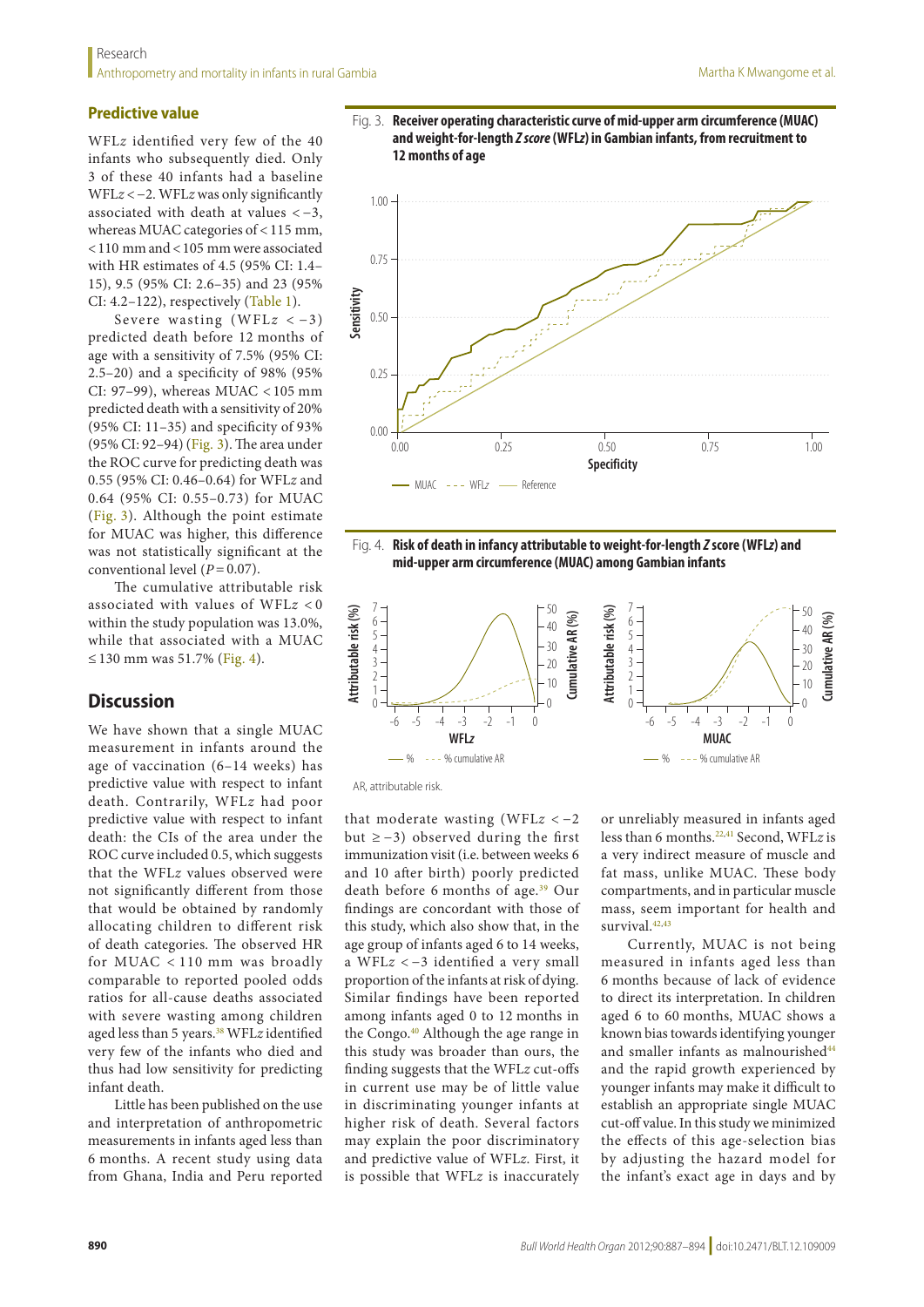limiting the analysis to an age band of 6 to 14 weeks, which coincides with the age range for routine infant vaccination. The idea was to use a selection criterion that would enhance the operability of our findings within the existing health system. In the case of infants who do not access routine vaccination services, MUAC could also be measured routinely as part of active communitybased screening. However, because of improved vaccination coverage throughout Africa, the proportion of infants likely to be missed using this criterion is expected to be small. $23$ Further studies exploring the use of MUAC to assess the nutritional status of infants aged less than 6 months are recommended to gather evidence from which to determine the optimum age bands for its use.

## **A potential MUAC threshold**

In our analysis, we focused on investigating the sensitivity, specificity and positive predictive value of MUAC and had intended to use the findings as criteria for selecting an appropriate threshold for this measure, as suggested by Myatt et al.<sup>[17](#page-7-3)</sup> We found that most deaths in the study population were associated with MUAC below a threshold of 130 mm. Specifically, 36% of the deaths in infancy would hypothetically be prevented if MUAC among infants aged 6 to 14 weeks were sustained above a cut-off of 110 mm, whereas practically no deaths would be prevented if WFL*z* were sustained above −3.

It makes sense to use a MUAC value that identifies infants at high risk of death but likely to benefit from intervention. Thus, the best MUAC cut-off depends on the potential effectiveness and costeffectiveness of any intervention that might be applied[.17](#page-7-3) In the absence of these data, information on predictive and discriminatory value are used instead to define cut-offs. Although in our study infants aged 6 to 14 weeks with MUAC < 115 mm had a fourfold greater risk of dying than those with  $MUAC \ge 130$  mm, this 115 mm cut-off identified about one fourth (27%) of the infants in the sample and hence lacks specificity (Table [1\)](#page-1-0). This finding does highlight, however, the need to improve nutrition in the general population.

From our data, a MUAC cut-off of less than 105 mm would be highly specific in that it would select 7% of the total infant sample, specifically the fraction with a dramatically elevated risk of death (HR=23). These infants are probably too sick to survive even when treated or require a highly intensive and invasive therapeutic intervention to be rehabilitated. On the other hand, a MUAC cut-off of 110 mm is less specific and would select 14% of the target population, i.e. the fraction having a risk of death nearly 10 times higher than well-nourished infants (HR = 9.5). This 110 mm cut-off may identify a group of infants who, if not acutely ill, could probably benefit from home-based preventive, low-intensity interventions focused on breastfeeding, micronutrient supplementation, good hygiene and prevention of infections. Thus, the choice of a MUAC cut-off value depends on the type of interventions available. The selected cut-off should be tested in practice and verified across various settings.

#### **Study strengths and limitations**

To examine the relationship between MUAC in early infancy and death in the first year of life we relied on data from a well-maintained and wellresourced surveillance system with good anthropometric data covering four decades. This data source lends strength to our findings. However, one important limitation of our study is that only 40 deaths were observed among the 2876 infants who were followed up to 12 months of age. This very low death rate, which has been previously noted in Keneba, is believed to result from direct and indirect exposure to improved health interventions in this DSS setting, where research has been conducted for many years. $25$  Thus, the presence of the DSS might have undermined our ability to detect the association between anthropometric measures and survival. It may be impossible to find another prospective cohort for validating MUAC cut-offs, but historical data from older cohorts is feasible and can also serve the purpose.

Another important limitation is that the direct causes of death of the infants could not be ascertained because they

had not been systematically registered in the DSS. While accurate cause-of-death data would be of considerable interest, collecting it is not easy. Verbal autopsy methods have very poor sensitivity for the most common causes of death in the age group we studied, including pneumonia and gastroenteritis.[45](#page-7-24),[46](#page-7-25) Importantly, the studies that have sought to establish anthropometric criteria for malnutrition in children aged 6 to 60 months have relied on estimates of all-cause mortality rather than cause-specific mortality.<sup>13,[14](#page-7-0)</sup>

## **Conclusion**

In infants aged 6 to 14 weeks, which is the age of routine vaccination, MUAC below 115 mm identifies infants more likely to die before the age of one year than well-nourished infants. MUAC can be accurately, affordably and reliably measured with ease, and we recommend measuring it during routine infant vaccination. In the absence of data on the effectiveness of interventions for the management of malnourished infants in a given context, we suggest using a MUAC cut-off of 110 mm to identify infants with a markedly increased risk of death. Research on appropriate clinical guidelines for the treatment of severe acute malnutrition in infants aged less than 6 months is needed to support effective interventions.

#### **Acknowledgements**

We acknowledge the Medical Research Council (MC-A760–5QX00) for its support of the Keneba field station, as well as Keneba staff, study participants and the rest of the Keneba community for their continued cooperation.

**Funding:** This work was supported by the Kenya Medical Research Institute (KEMRI) through a strategic award (084538) and personal fellowship (083576) from the Wellcome Trust and is published with the permission of the Director of KEMRI.

**Competing interests:** None declared.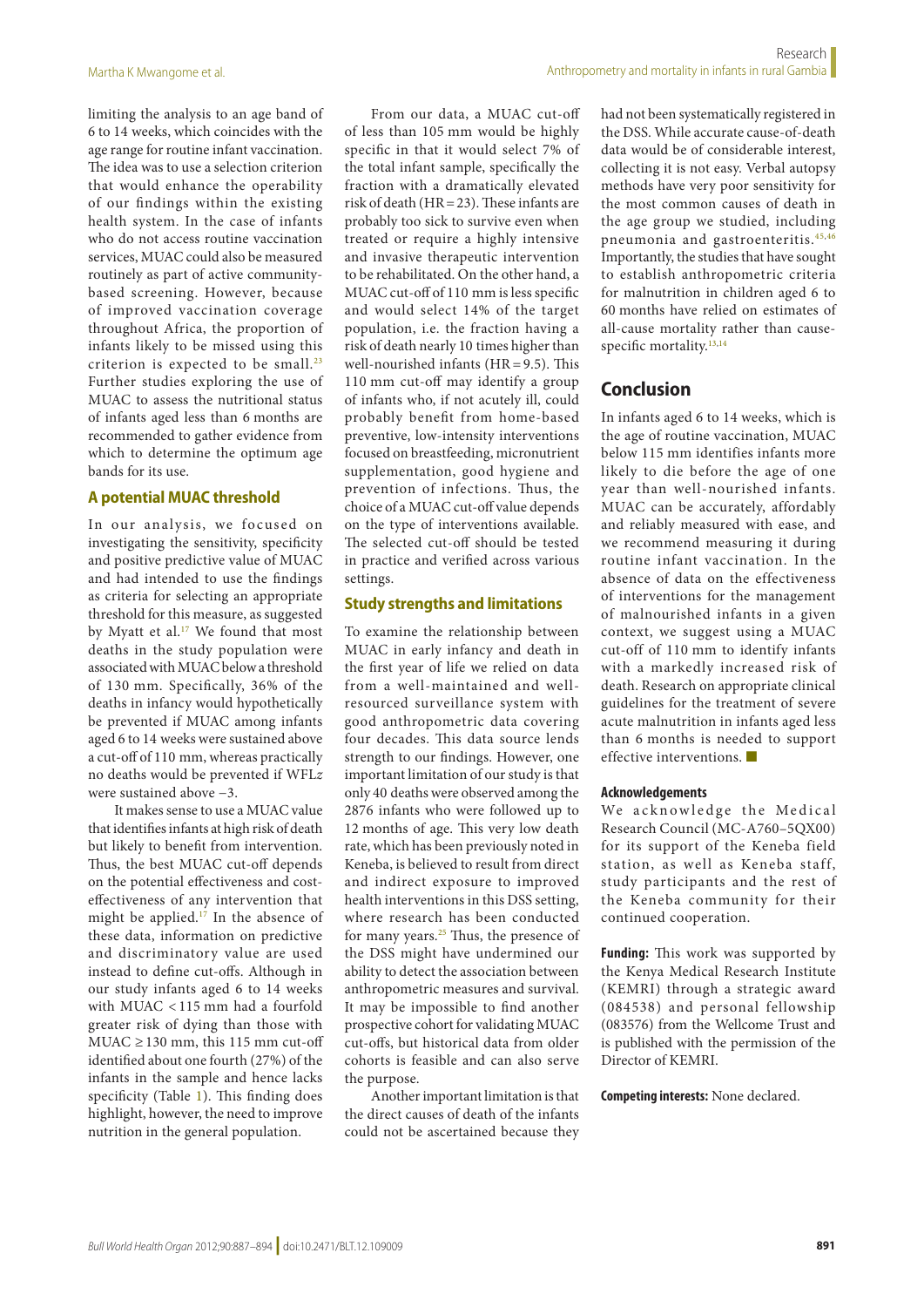**ملخص**

قياس محيط أعلى الذراع في سن التطعيم الروتيني للرضع لتحديد المعرضين لخطر وفاة مرتفع: دراسة أترابية استعادية في **غامبيا**

فاصل الثقة: 1.6 إىل 21( بالنسبة ملن يزيد قياس االنحراف عن المعايير بالنسبة للوزن مقابل الطول عن 0 إلى 3. وكانت نسب املخاطر ملن يقل لدهيم قياس حميط أعىل الذراع عن عتبات 115 مم، و110 مم، و105 مم 4.5 )فاصل ثقة 95 ،% فاصل الثقة: 2.6 إىل 35( و23 )فاصل ثقة 95 ،% فاصل الثقة: 4.2 إىل 122(، على التوالي. وكانت النسب المعزوة لقياس محيط أعلى الذراع الأقل من 130 مم وقياس الانحراف عن المعايير بالنسبة للوزن مقابل الطول الأقل من 0 هو 51 ٪ و13 ٪، على التوالي. وكانت المناطق حتت منحنى خصائص تشغيل املستقبِل اخلاصة بالوفاة يف سن الرضاعة 0.55 )فاصل ثقة 95 ،% فاصل الثقة: 0.46 إىل 0.64( بالنسبة لقياس االنحراف عن املعايري بالنسبة للوزن مقابل الطول و0.64 )فاصل ثقة 95 ،% فاصل الثقة: 0.55 إىل 0.73( بالنسبة لقياس حميط أعىل الذراع. **االستنتاج** ً أظهر قياس حميط أعىل الذراع غري املصحح أداء جيداً بني الرضع الذين تتراوح أعمارهم ما بينَ 6 إلى 14 أسبوعاً في تحديد

**الغرض** حتديد القيمة التنبؤية للوفاة قبل 12 شهراً من العمر عن طريق قياس حميط أعىل الذراع )MUAC )وقياس االنحراف عن املعايري بالنسبة للوزن مقابل الطول )WFLz). **الطريقة** تم إجراء حتليل أترايب استعادي للرضع الذين يعيشون في كينيبا، في ريف غامبيا. وتمَّ الحصول على القياسات البشرية ي<br>من سجلات نظام الترصد الديمغرافي للرضع المسجلين فيها بين شباط/ فرباير 1974 ومتوز/ يوليو 2008 الذين تم تسجيل قياس محيط أعلى الذراع وقياس الانحراف عن المعايير بالنسبة للو زنّ مقابل الطول بالنسبة هم فيا بين الأسبوع السادس إلى الرابع عشر من العمر، وتسجيل الحالة الحيوية لهم مرة أخرى على الأقل. وتم تقدير نسب املخاطر والنسب املعزوة إىل السكان واملناطق حتت منحنيات خصائص تشغيل املستقبِل )ROC )من أجل تقييم القيمة التنبؤية للوفاة في سن الرضاع المتصلة بقياس محيط أعلى الذراع وقياس الانحراف عن المعايير بالنسبة للوزن مقابل الطول. ً ا**لنتائج** من إجمالي 2876 رضيعا تضمنهم التحليل، توفي 40 رضيعاً قبل سن 12 شهرا.ً وكانت نسبة املخاطر للوفاة يف هذه الفئة مقابل الرضع الذين يحصلون على تغذية جيدة 5.8 (فاصل ثقة ،95٪

#### 摘要

婴儿常规疫苗接种年龄的中上臂围用以确定高死亡风险婴儿:冈比亚回顾性定群研究

الرضع املعرضني خطر وفاة مرتفع.

目的 确定年龄未满12 个月的中上臂围 (MUAC) 和身长 别体重Z分值(WFLz)的死亡预测值。

方法 对生活在冈比亚Keneba农村地区的婴儿进行回顾性定 群分析。从人口监测系统中在1974 年2 月至2008 年7 月 间登记并在6-14 周记录了MUAC和WFLz且至少记录一次 以上病危状况的婴儿的记录中获得人体测量值。估算危险 比(HR)、人口归因分值和受试者工作特征(ROC)曲线 下的面积,以评估在婴儿期的MUAC和WFLz死亡预测值。 结果 在纳入分析的2876 名婴儿中,40 例未满12 个 月死亡。WFLz<-3 的这个组与营养良好婴儿比较的死 亡HR为5.8(95% 可信区间,CI:1.6-21)。MUAC在 阈值115 毫米、110 毫米和105 毫米以下的HR分别为 4.5 (95% CI: 1.4-15)、9.5 (95% CI: 2.6-35) 和23 (95% CI:4.2-122)。MUAC<130 毫米和WFLz <0 的 归因分值分别为51%和13%。婴儿期死亡的ROC曲线下的 面积, WFLz为 0.55 (95% CI: 0.46 至 0.64), MUAC 为0.64 (95% CI: 0.55 至0.73)。 结论 在年龄6 至14 周的婴儿中,未经调整的MUAC在确定 处于更高死亡风险的婴儿方面显示出良好的性能。

#### **Résumé**

## **Circonférence du bras à mi-hauteur à l'âge de la vaccination systématique des nourrissons pour identifier les enfants dont le risque de décès est élevé: une étude de cohorte rétrospective en Gambie**

**Objectif** Déterminer la valeur prédictive de décès avant l'âge de 12 mois sur la base de la circonférence du bras à mi-hauteur (ou périmètre brachial, soit PB) et du score centré réduit poids-pour-taille (WFL*z*).

**Méthodes** Une analyse de cohorte rétrospective a été effectuée sur des nourrissons vivant à Keneba, dans la Gambie rurale. Les mesures anthropométriques ont été extraites des dossiers du système de surveillance démographique pour les nourrissons inscrits entre février 1974 et juillet 2008, dont le PB et le WFL*z* avaient été enregistrés entre 6 et 14 semaines, et dont le statut vital avait été enregistré au moins une fois par la suite. Les ratios de risque (RR), les fractions étiologiques du risque et les zones sous les courbes de caractéristique de fonctionnement du récepteur (ROC) ont été estimés pour évaluer la valeur du périmètre brachial et du WFL*z* afin de prédire le décès des nourrissons*.*

**Résultats** Sur 2 876 nourrissons inclus dans l'analyse, 40 sont morts avant l'âge de 12 mois. Le RR de décès dans ce groupe, par rapport aux nourrissons bien nourris était de 5,8 (intervalle de confiance de 95%, IC: 1,6 à 21) pour un WFL*z* < -3. Les RR des PB en dessous des seuils de 115 mm, 110 mm et 105 mm étaient de 4,5 (IC de 95%: 1,4 à 15), 9,5 (IC de 95%: 2,6 à 35) et 23 (IC de 95%: 4,2 à 122), respectivement. Les fractions étiologiques du risque pour un PB < 130 mm et un WFLz < 0 étaient de 51% et 13%, respectivement. Les zones sous la courbe ROC pour le décès en bas âge étaient respectivement de 0,55 (IC de 95%: 0,46 à 0,64) et de 0,64 pour le WFLz (IC de 95%: 0,55 à 0,73) et pour le PB. **Conclusion** Parmi les nourrissons âgés de 6 à 14 semaines, un PB non ajusté s'est révélé performant afin d'identifier les nourrissons dont le risque de décès est accru.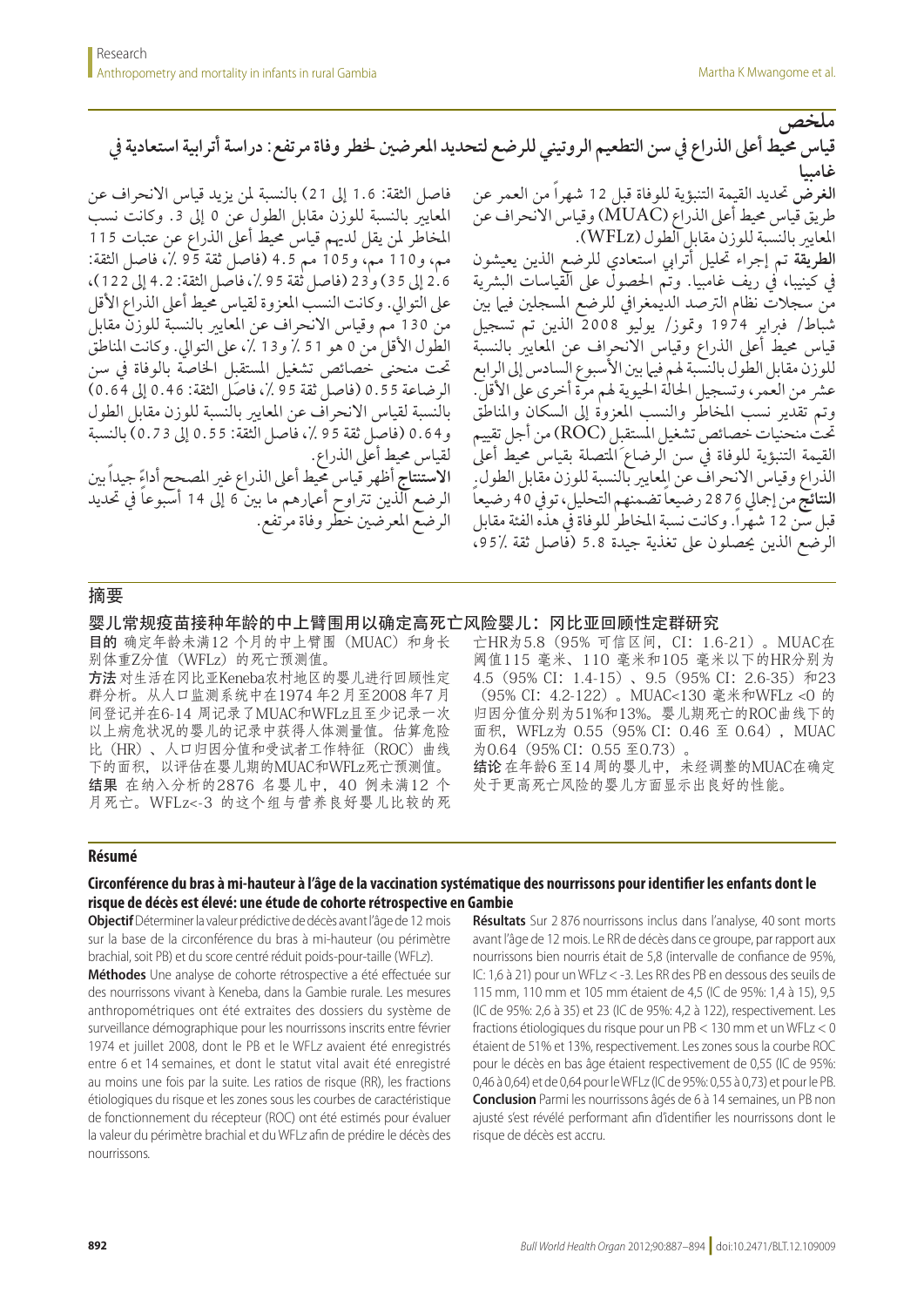#### **Резюме**

#### **Определение младенцев с повышенным риском смертности при измерении окружности середины плеча в возрасте плановой вакцинации: ретроспективное когортное исследование в Гамбии**

**Цель** Определить прогностический уровень младенческой (в возрасте до 12 месяцев) смертности измерения окружности середины плеча (ОСП) и расчета индекса массы тела Z-score  $($  $MMT)$ 

**Методы** Был проведен ретроспективный когортный анализ младенцев в Кенебе, сельской местности Гамбии. Антропометрические данные были получены на основе результатов системы демографического мониторинга новорожденных, зарегистрированных в период с февраля 1974 года по июль 2008 года, у которых проводилось измерение ОСП и расчет ИМТ в возрасте 6-14 недель и имелись результаты обследования состояния здоровья, проводившегося повторно. Для определения прогностического уровня младенческой смертности измерения ОСП и расчета ИМТ были проанализированы отношения рисков (ОР), площади и добавочные доли популяционного риска под графиком

зависимости чувствительности от частоты ложно положительных заключений (ROC-кривая).

**Результаты** Из 2876 младенцев, включенных в анализ, 40 скончались в возрасте до 12 месяцев. ОР смертности в этой группе по сравнению с младенцами, имевшими полноценное питание, составил 5,8 (95% доверительный интервал, ДИ: 1,6-21) для ИМТ < -3. ОР для ОСП ниже порогового значения 115 мм, 110 мм и 105 мм составил 4,5 (95% ДИ: 1,4-15), 9,5 (95% ДИ: 2,6-35) и 23 (95% ДИ: 4,2-122) соответственно. Добавочные доли популяционного риска для ОСП < 130 мм и ИМТ < 0 составили 51% и 13% соответственно. Площади под ROC-кривой младенческой смертности составили 0,55 (95% ДИ: от 0,46 до 0,64) для ИМТ и 0,64 (95% ДИ: от 0,55 до 0,73) для ОСП.

**Вывод** Среди младенцев в возрасте от 6 до 14 недель нескорректированные показатели ОСП оказались действенными в определении младенцев с повышенным риском смертности.

#### **Resumen**

## **El perímetro braquial a la edad de la vacunación infantil rutinaria para identificar a los lactantes con un riesgo de muerte elevado: un estudio de cohorte retrospectivo en Gambia**

**Objetivo** Determinar el valor diagnóstico de la muerte antes de los 12 meses de edad del perímetro braquial y de la puntuación Z de peso para la talla.

**Métodos** Se llevó a cabo un análisis de cohorte retrospectivo de los lactantes residentes en Keneba, una zona rural de Gambia. Se obtuvieron las medidas antropométricas de los archivos del sistema de vigilancia demográfica para lactantes registrados entre febrero de 1974 y julio del 2008 a los que se había medido el perímetro braquial y la puntuación Z de peso para la talla cuando tenían entre 6 y 14 semanas de edad y cuyo estado vital se registró al menos una vez más. Se calcularon los índices de peligrosidad, las fracciones atribuibles a la población y las áreas con curvas de la característica operativa del receptor (ROC) para evaluar el valor diagnóstico de la muerte en lactantes del perímetro braquial y la puntuación Z de peso para la talla.

**Resultados** De los 2876 lactantes incluidos en el análisis, 40 fallecieron

antes de alcanzar los 12 meses de edad. El índice de peligrosidad de este grupo comparado con el de lactantes bien alimentados fue del 5,8 (intervalo de confianza del 95%, IC: 1,6–21) para una puntuación Z de peso para la talla <−3. El índice de peligrosidad para el perímetro braquial por debajo de los umbrales de 115 mm, 110 mm y 105 mm fue del 4,5% (95% IC: 1,4–15), 9,5 (95% IC: 2,6-35) y 23 (95% IC: 4,2–122). Las fracciones atribuibles para un perímetro braquial inferior a 130 mm y una puntuación Z de peso para la talla inferior a 0 fueron del 51% y del 13%, respectivamente. Los resultados en las áreas bajo influencia de la curva ROC para la muerte infantil fueron 0,55 (95% IC: 0,46 a 0,64) para la puntuación Z de peso para la talla y 0,64 (95% IC: 0,55 a 0,73) para el perímetro braquial.

**Conclusión** El perímetro braquial no ajustado mostró resultados positivos para la identificación de lactantes de entre 6 y 14 semanas de edad con un riesgo de muerte superior.

#### **References**

- <span id="page-6-0"></span>1. Kerac M, Blencowe H, Grijalva-Eternod C, McGrath M, Shoham J, Cole TJ et al. Prevalence of wasting among under 6-month-old infants in developing countries and implications of new case definitions using WHO growth standards: a secondary data analysis. *Arch Dis Child* 2011;96:1008– 13. doi:[10.1136/adc.2010.191882](http://dx.doi.org/10.1136/adc.2010.191882) PMID:[21288999](http://www.ncbi.nlm.nih.gov/pubmed/21288999)
- <span id="page-6-1"></span>2. Emergency Nutrition Network [Internet]. Management of acute malnutrition in infants less than 6 months (MAMI). Oxford: ENN; 2009. Available from: http://www.ennonline.net/research/mami [accessed 9 October 2012].
- <span id="page-6-2"></span>3. Saleemi MA, Ashraf RN, Mellander L, Zaman S. Determinants of stunting at 6, 12, 24 and 60 months and postnatal linear growth in Pakistani children. *Acta Paediatr* 2001;90:1304–8. doi:[10.1111/j.1651-2227.2001.tb01580.x](http://dx.doi.org/10.1111/j.1651-2227.2001.tb01580.x) PMID:[11808904](http://www.ncbi.nlm.nih.gov/pubmed/11808904)
- 4. Medhin G, Hanlon C, Dewey M, Alem A, Tesfaye F, Worku B et al. Prevalence and predictors of undernutrition among infants aged six and twelve months in Butajira, Ethiopia: the P-MaMiE Birth Cohort. *BMC Public Health* 2010;10:27. doi[:10.1186/1471-2458-10-27](http://dx.doi.org/10.1186/1471-2458-10-27) PMID:[20089144](http://www.ncbi.nlm.nih.gov/pubmed/20089144)
- <span id="page-6-3"></span>5. Santos IS, Matijasevich A, Domingues MR, Barros AJD, Victora CG, Barros FC. Late preterm birth is a risk factor for growth faltering in early childhood: a cohort study. *BMC Pediatr* 2009;9:71. doi:[10.1186/1471-2431-9-71](http://dx.doi.org/10.1186/1471-2431-9-71) PMID:[19917121](http://www.ncbi.nlm.nih.gov/pubmed/19917121)
- <span id="page-6-4"></span>6. Florescu L, Bălănică G, Vremeră T, Matei M. [Cross-sectional study to evaluate risk factors in infant malnutrition]. *Rev Med Chir Soc Med Nat Iasi* 2011;115:699–704. PMID[:22046774](http://www.ncbi.nlm.nih.gov/pubmed/22046774)
- <span id="page-6-5"></span>7. Lopriore C, Dop M-C, Solal-Céligny A, Lagnado G. Excluding infants under 6 months of age from surveys: impact on prevalence of preschool undernutrition. *Public Health Nutr* 2007;10:79–87. doi:[10.1017/](http://dx.doi.org/10.1017/S1368980007219676) [S1368980007219676](http://dx.doi.org/10.1017/S1368980007219676) PMID[:17212846](http://www.ncbi.nlm.nih.gov/pubmed/17212846)
- <span id="page-6-6"></span>8. Pelletier DL. The relationship between child anthropometry and mortality in developing countries: implications for policy, programs and future research. *J Nutr* 1994;124:2047S–81S. PMID[:7931716](http://www.ncbi.nlm.nih.gov/pubmed/7931716)
- 9. Pelletier DL, Frongillo EA. Changes in child survival are strongly associated with changes in malnutrition in developing countries. *J Nutr* 2003;133:107– 19. PMID[:12514277](http://www.ncbi.nlm.nih.gov/pubmed/12514277)